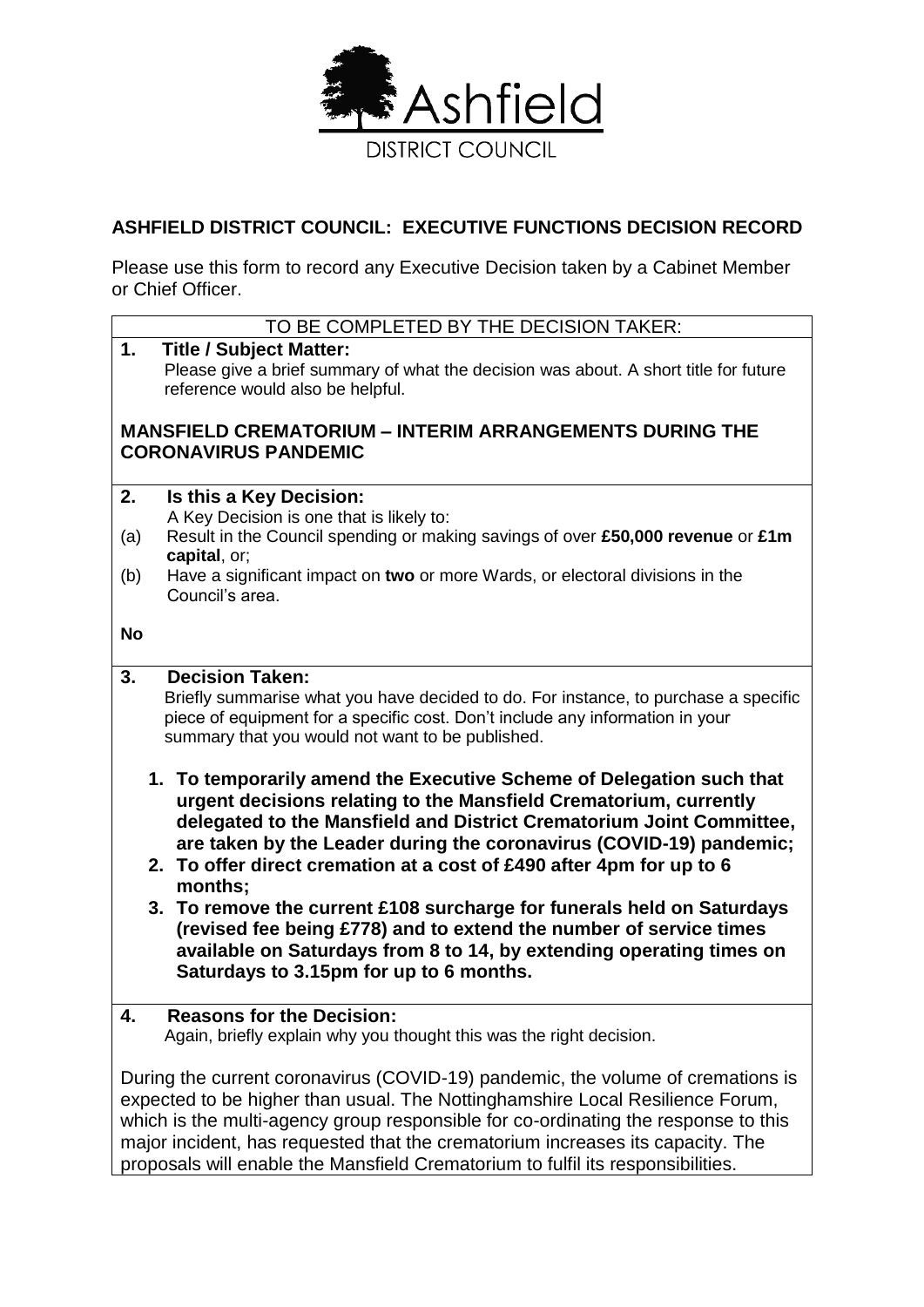| 5.        | Copy of the Report or Briefing Note setting out the information which<br>was used as the basis for the Decision:<br>Please attach the relevant Report or Briefing Note. Unless classified as exempt, this<br>information will be included with the Decision Record and published on the Council's<br>website. |  |  |
|-----------|---------------------------------------------------------------------------------------------------------------------------------------------------------------------------------------------------------------------------------------------------------------------------------------------------------------|--|--|
| Attached  |                                                                                                                                                                                                                                                                                                               |  |  |
| 6.        | Was the Decision classed as exempt? If so, what were the reasons for<br>this:<br>Please refer to the Constitution which explains the legal grounds for exempting from<br>publication information used to make a decision.                                                                                     |  |  |
| <b>No</b> |                                                                                                                                                                                                                                                                                                               |  |  |
| 7.        | <b>Alternative Options Considered / Rejected:</b><br>Briefly summarise what other options, if any, you considered and explain why you<br>rejected them.                                                                                                                                                       |  |  |
|           | None due to the urgency of the decisions and the need to fulfil the requirements to<br>be placed upon the Crematorium during the COVID19 pandemic.                                                                                                                                                            |  |  |
| 8.        | Declarations of Interest and Dispensations - if applicable:<br>Any Declarations of Interest relating to this decision and subsequent dispensations<br>should be listed.                                                                                                                                       |  |  |
| N/A       |                                                                                                                                                                                                                                                                                                               |  |  |
| 9.        | Name / Title of the relevant lead Cabinet Member(s) consulted (if<br>appropriate):                                                                                                                                                                                                                            |  |  |
|           | Councillors Helen-Ann Smith, Tom Hollis and David Martin – Members of the Joint<br><b>Crematorium Committee</b>                                                                                                                                                                                               |  |  |
| 10.       | Name / Title of the decision taker:                                                                                                                                                                                                                                                                           |  |  |
|           | (a) Cabinet Member The LEADER OF THE COUNCIL, COUNCILLOR JASON<br><b>ZADROZNY</b>                                                                                                                                                                                                                             |  |  |
|           |                                                                                                                                                                                                                                                                                                               |  |  |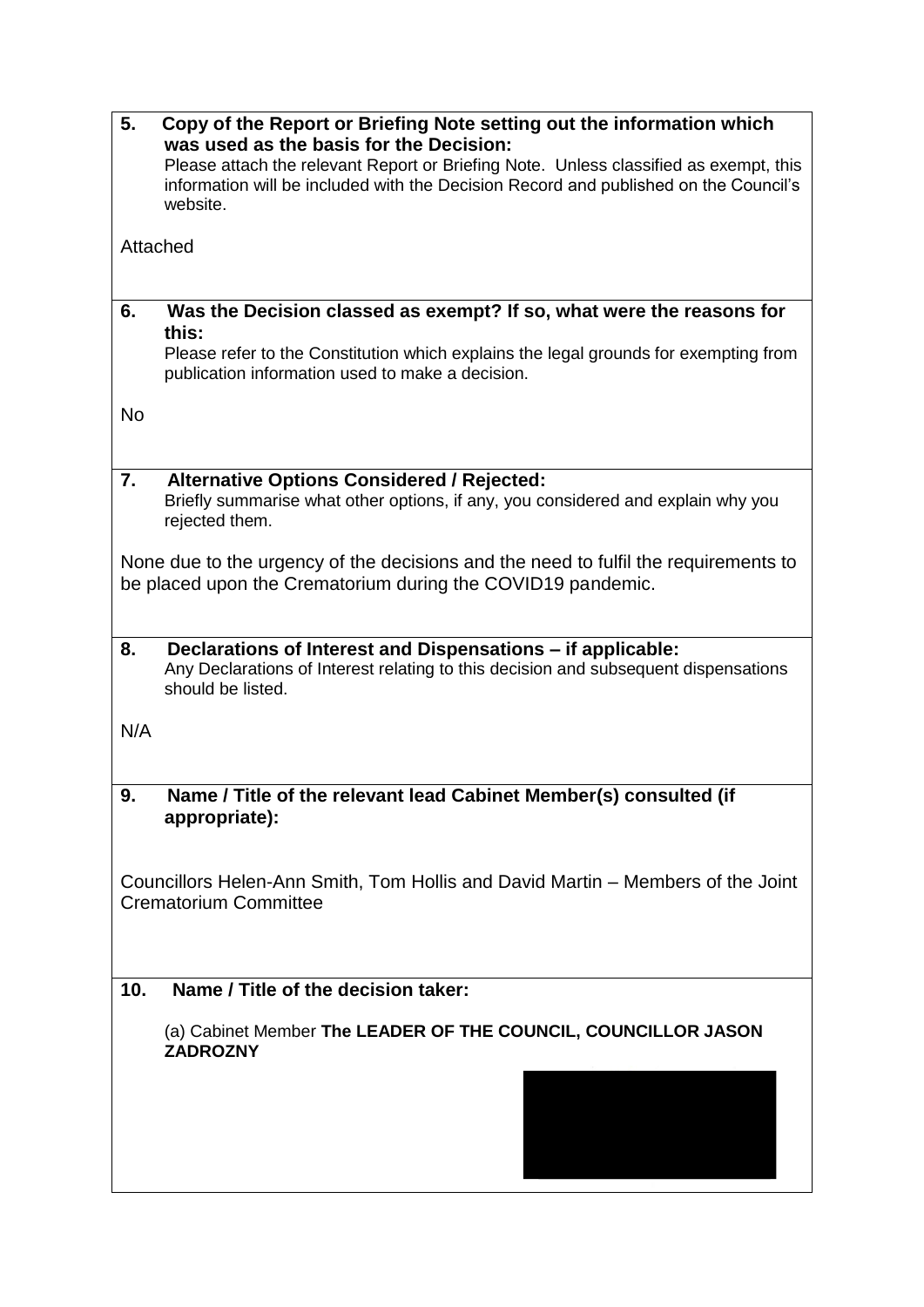Date: 17 April 2020

# TO BE COMPLETED BY DEMOCRATIC SERVICES

**1. Date that the decision was notified to members:**

Not applicable

**2. Date and time when the Call-In period for this decision ends:**

**3. Date when the decision can be implemented (five working days following publication):**

**4. Decision Reference Number:**

## **The completed form should be emailed to the Democratic Services Team:**

**[democratic.services@ashfield.gov.uk](mailto:democratic.services@ashfield.gov.uk)**

**They will arrange for it to be published on the Council's web site.**

**EXEMPT OR CONFIDENTIAL BACKGROUND INFORMATION IN SUPPORT OF THE DECISION:** Use this section to share any confidential information. **This will not be published or placed on the Council's web site.** It will only be shared within the Authority, as appropriate.

**For further support or guidance please contact Ruth Dennis, Director of Legal and Governance (and Monitoring Officer) [r.dennis@ashfield.gov.uk](mailto:r.dennis@ashfield-dc.gov.uk) or any member of the Democratic Services Team.**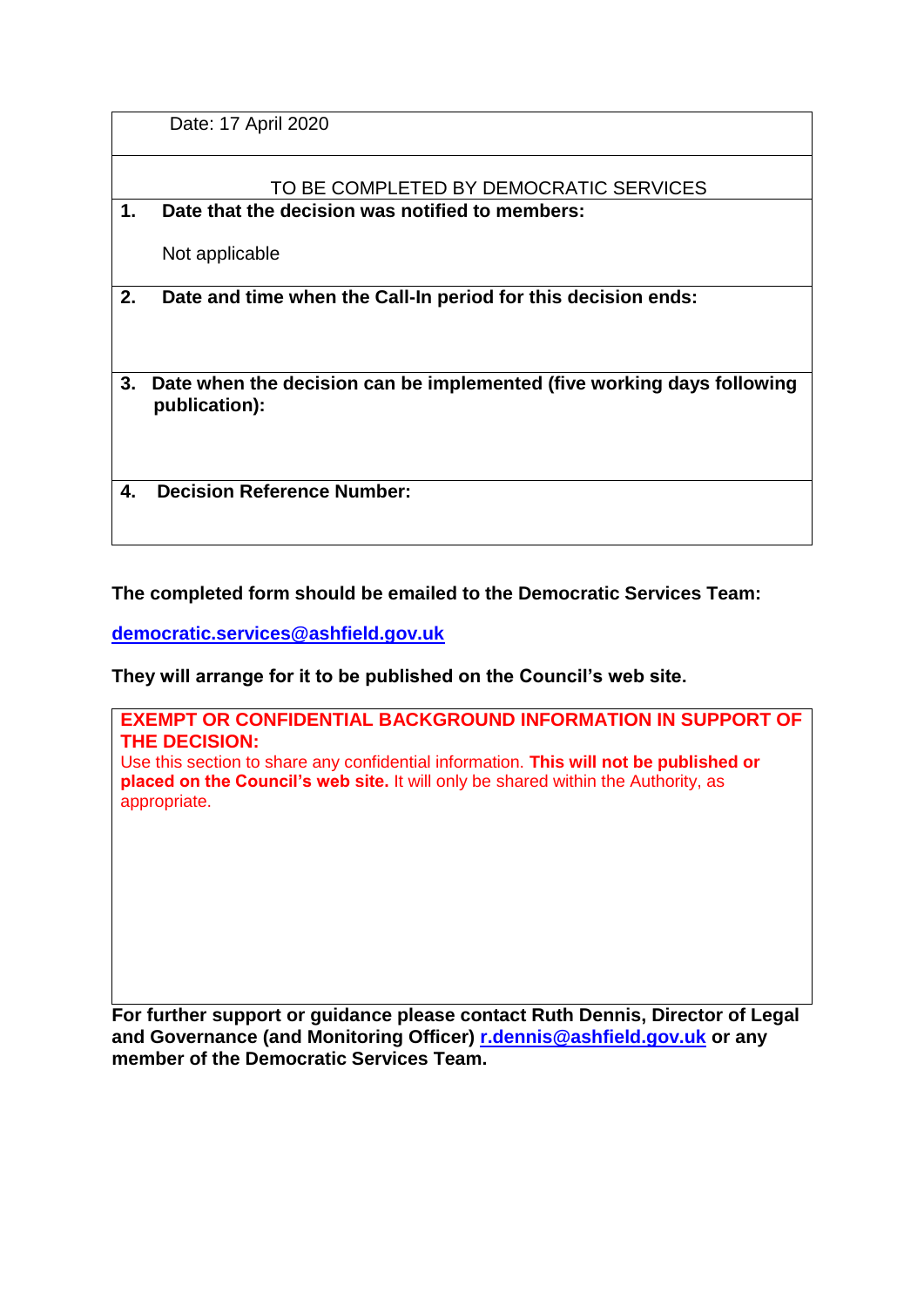

| <b>Report To:</b>          | <b>LEADER OF THE</b><br><b>COUNCIL</b>                                                        | Date: | <b>17 APRIL 2020</b> |
|----------------------------|-----------------------------------------------------------------------------------------------|-------|----------------------|
| Heading:                   | <b>MANSFIELD CREMATORIUM - INTERIM ARRANGEMENTS</b><br><b>DURING THE CORONAVIRUS PANDEMIC</b> |       |                      |
| Portfolio Holder:          | LEADER OF THE COUNCIL, COUNCILLOR JASON ZADROZNY                                              |       |                      |
| Ward/s:                    | N/A                                                                                           |       |                      |
| <b>Key Decision:</b>       | <b>NO</b>                                                                                     |       |                      |
| <b>Subject to Call-In:</b> | <b>NO</b>                                                                                     |       |                      |

## **Purpose of Report**

To put in place interim arrangements at the Mansfield Crematorium in response to the coronavirus (COVID-19) pandemic.

# **Recommendation(s)**

- **1. To temporarily amend the Executive Scheme of Delegation such that urgent decisions relating to the Mansfield Crematorium, currently delegated to the Mansfield and District Crematorium Joint Committee, are taken by the Leader during the coronavirus (COVID-19) pandemic;**
- **2. To offer direct cremation at a cost of £490 after 4pm for up to 6 months;**
- **3. To remove the current £108 surcharge for funerals held on Saturdays (revised fee being £778) and to extend the number of service times available on Saturdays from 8 to 14, by extending operating times on Saturdays to 3.15pm for up to 6 months.**

### **Reasons for Recommendation(s)**

During the current coronavirus (COVID-19) pandemic, the volume of cremations is expected to be higher than usual. The Nottinghamshire Local Resilience Forum, which is the multi-agency group responsible for co-ordinating the response to this major incident, has requested that the crematorium increases its capacity. The proposals will enable the Mansfield Crematorium to fulfil its responsibilities.

### **Alternative Options Considered**

*(with reasons why not adopted)*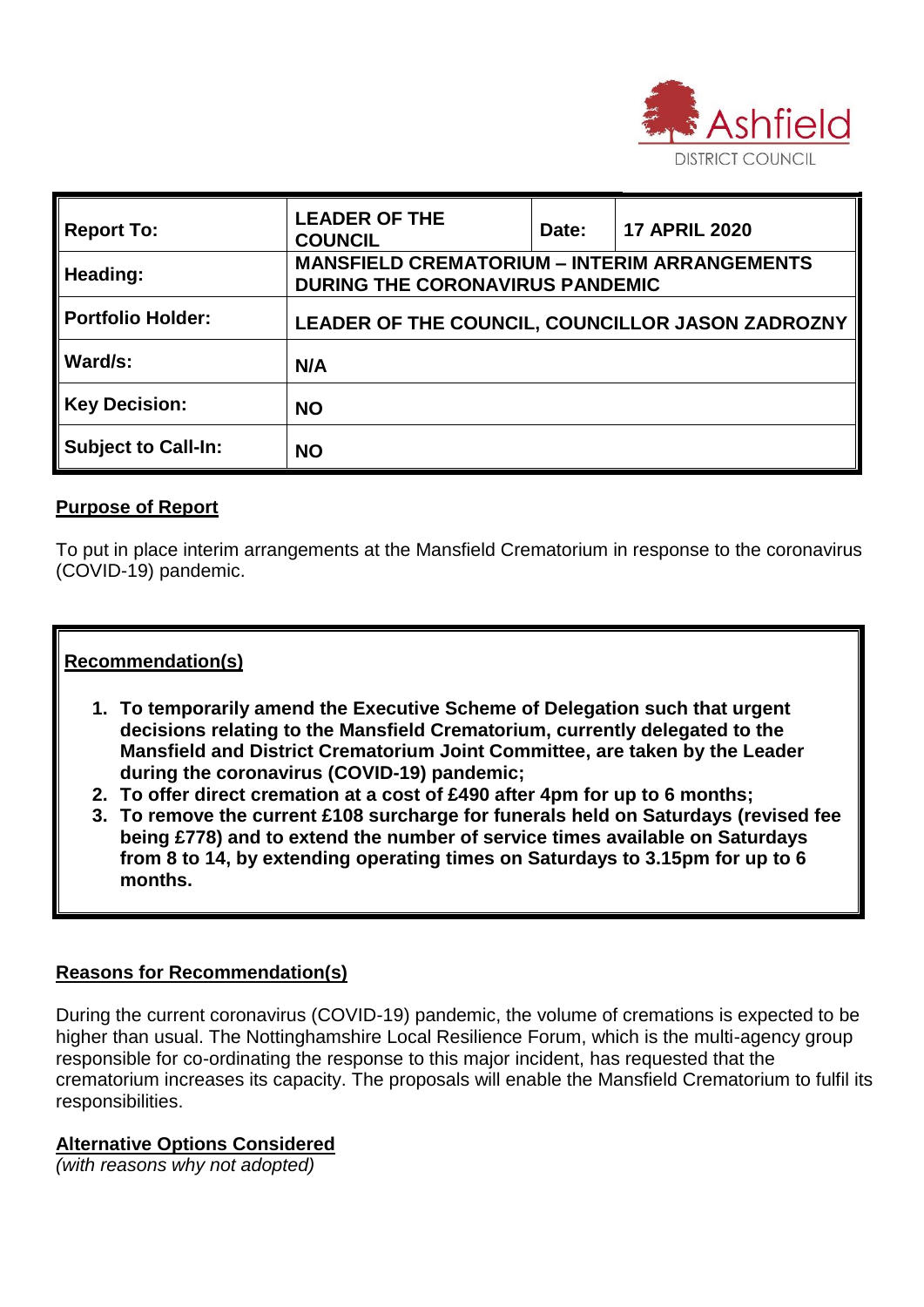None considered due to the urgency of the situation.

## **Detailed Information**

Mansfield Crematorium is seeking to fulfil its responsibilities in response to the COVID-19 crisis, and increase capacity. A decision on revised opening hours and charging arrangements is required urgently and it would cause unacceptable delay to convene a remote meeting of the Joint Crematorium Committee.

Ashfield District Council, Mansfield District Council, and Newark & Sherwood District Council have constituted the Joint Crematorium Committee to exercise their respective powers for the provision, running, maintenance and management of Mansfield Crematorium. Section 101(4) of the Local Government Act 1972 says that this arrangement does not prevent the Council from exercising these functions itself. It is acknowledged that the three Authorities will need to make a unanimous decision in order for it to be implemented.

Under the existing Executive Scheme of Delegation, the Leader of the Council has delegated decisions relating to the Joint Crematorium Committee pursuant to The Local Authorities (Arrangement for Discharge of Functions) (England) Regulations 2012, Regulations 4, 9 and 11. The Leader is personally responsible for the discharge of all Executive Functions and may take any decision in relation to any such function. In order to ensure a decision can be taken as a matter of urgency in respect of the Mansfield Crematorium, the Leader has decided to temporarily amend the Executive Scheme of Delegation such that urgent decisions relating to the Mansfield Crematorium, currently delegated to the Mansfield and District Crematorium Joint Committee, are taken by the Leader during the coronavirus (COVID-19) pandemic.

The Councils' representatives on the Joint Committee (Councillors, Helen-Ann Smith, Tom Hollis and David Martin) have all been consulted and are in favour of the recommendations.

The Crematorium currently offers direct cremation at £490 prior to 10am in the morning – during the pandemic period the Crematorium proposes to offer that facility after 4pm. This would mean that the Crematorium has a concentration of coffins coming in at a time it can cope with storage and also still allow families to have a normal service during the day. The Crematorium is currently booking direct cremations in at 15 minute slots to increase its capacity.

The Crematorium currently has a surcharge of £108 in place for Saturday funerals – it is not currently receiving any requests for Saturday funerals and this may be partially due to the surcharge. The Crematorium proposes to remove the surcharge and offer the same price as during the week (£778), and extend the number of service times available on Saturdays from 8 to 14, extending operating times on Saturdays to 3.15pm. This would help with downtime of machinery as the cremators do not like to become really cold as it affects the brickwork and this would aid start up times on a Monday. It is suggested that these decisions are reviewed in 6 months time.

# **Implications**

# **Corporate Plan:**

There are no specific Corporate Plan issues relating to these recommendations.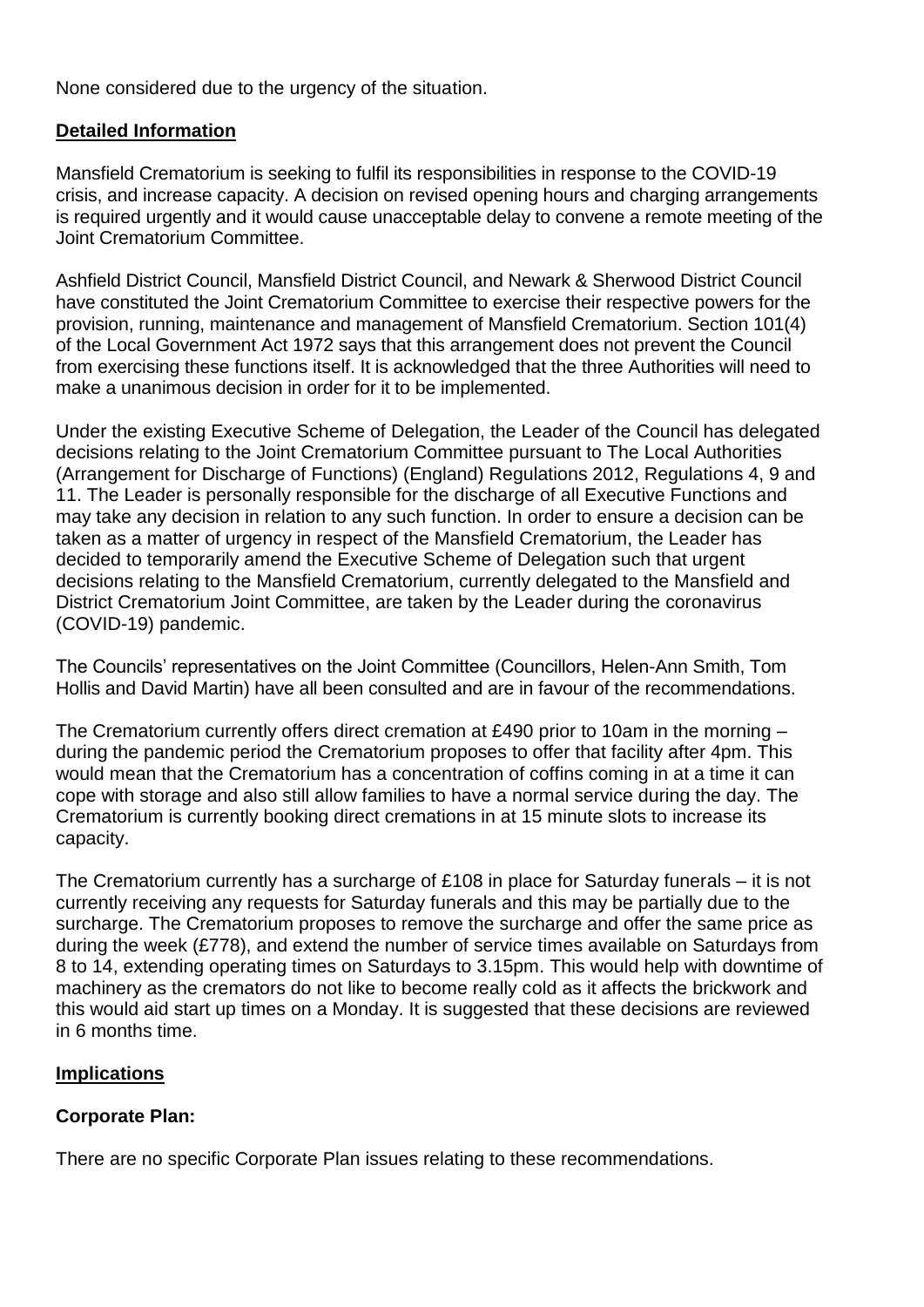# **Legal:**

Constitutional and legal issues are set out in the report.

## **Finance:**

| <b>Budget Area</b>                                    | <b>Implication</b>                                                                 |
|-------------------------------------------------------|------------------------------------------------------------------------------------|
| General Fund - Revenue Budget                         | This temporary change is likely to lead to a short term<br>net increase in income. |
| <b>General Fund - Capital</b><br>Programme            | N/A                                                                                |
| Housing Revenue Account -<br><b>Revenue Budget</b>    | N/A                                                                                |
| Housing Revenue Account -<br><b>Capital Programme</b> | N/A                                                                                |

#### **Risk:**

| <b>Risk</b>                                                                                                                                                                                    | <b>Mitigation</b>                                                 |
|------------------------------------------------------------------------------------------------------------------------------------------------------------------------------------------------|-------------------------------------------------------------------|
| If the revised arrangements are<br>not approved, the Mansfield<br>Crematorium may be unable to<br>fulfil its responsibilities in<br>response to the COVID-19 crisis,<br>and increase capacity. | To approve the temporary changes as recommended<br>in the report. |

### **Human Resources:**

There are no direct HR issues.

### **Environmental/Sustainability**

There are no significant Environmental/Sustainability issues.

### **Equalities:**

There are no equalities issues.

### **Other Implications:**

None

# **Reason(s) for Urgency**

In accordance with Part 4 of the Constitution, Overview and Scrutiny Rules of Procedure, Rule 13, where a decision needs to be implemented urgently call in does not apply. The amendments to the arrangements at the Crematorium need to be implemented without delay due to the needs placed upon in during the coronavirus pandemic.